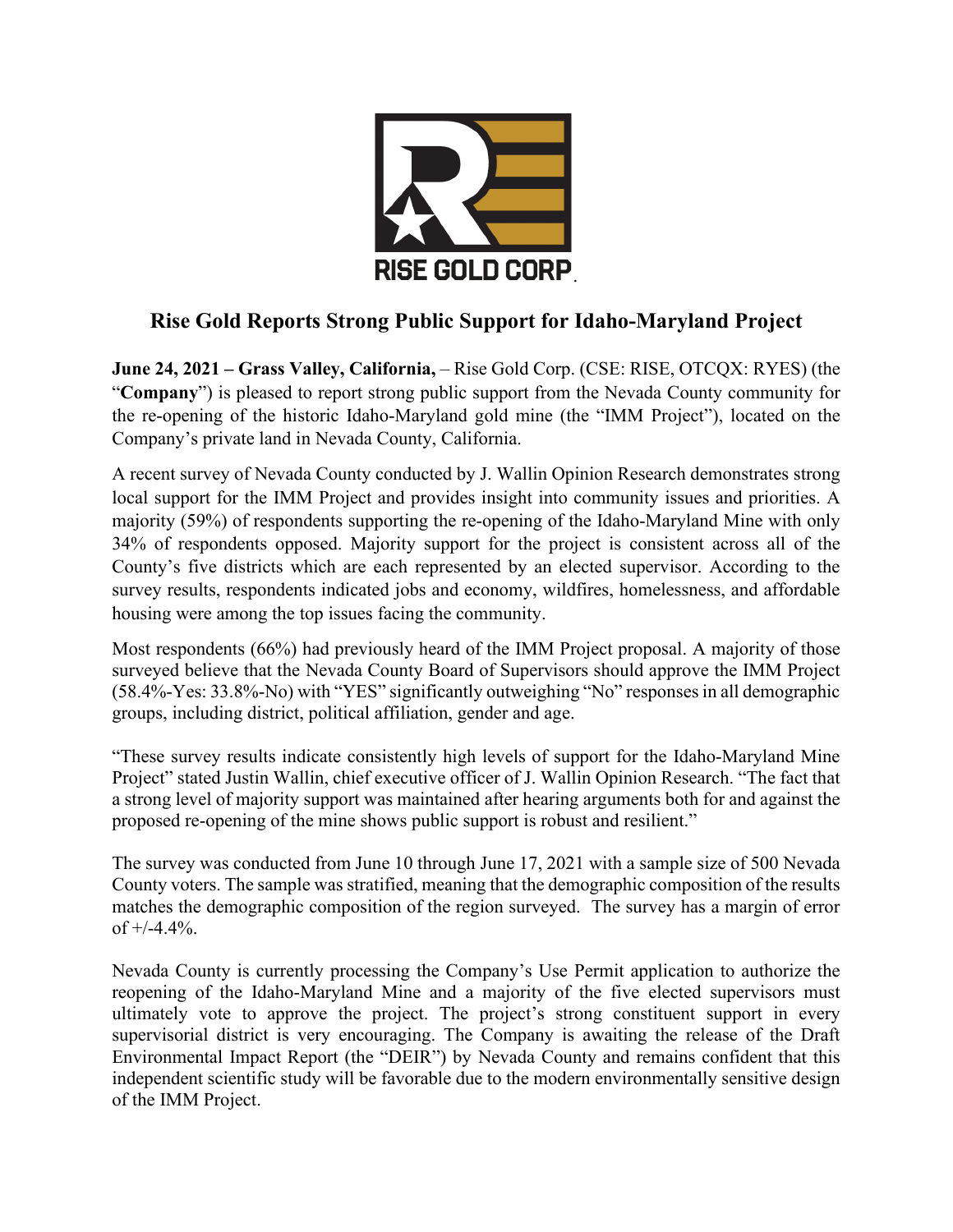The release of the DEIR will be a major milestone in the Use Permit process and the Company anticipates that it will be released this summer. The document will provide analysis and conclusions on the environmental impacts of the project based on numerous technical studies and expert review.

A general outline of remaining milestones in the Use Permit process is outlined as follows;

- 1) Draft Environmental Impact Report is published for public comment;
- 2) After review of the public comments on the DEIR, Nevada County publishes a Final Environmental Impact Report (the "FEIR") which will include responses to public comments;
- 3) The Nevada County Planning Commission holds a public hearing to consider the FEIR and makes a recommendation on the IMM Project approval to the Nevada County Board of Supervisors;
- 4) The Board of Supervisors holds a public hearing to consider and make a final decision on the IMM Project. A majority vote of the five supervisors is required to approve the project.

The timeline to complete the Use Permit process is largely dependant on the Nevada County government. The most recent EIR process completed in 2019 by Nevada County was the Boca Quarry Expansion. In this case, the Nevada County Board of Supervisors approved the project approximately five months from the release of the DEIR. Based on this recent precedent, the Use Permit process for the IMM Project could be completed by the end of 2021.

## **Project Background**

The IMM Project is a past producing gold mine which produced 2,414,000 oz of gold at an average mill head grade of 17 gpt gold from 1866-1955. The IM Mine was the second largest lode gold producer in the United States before being forced to close under War Production Board Order L-208 during World War II. The mine produced a substantial amount of gold in the years before the forced closure. In the two years before closure, 1940 and 1941, mine production averaged 920 tons per day with a mill head grade of 0.38 oz per ton (12.9 gpt) and 121,000 oz of gold production per year.

The Company recently completed 67,500 feet (20,600 meters) of exploration core drilling at the IM Mine. Numerous high-grade gold intercepts have been encountered, both near the existing mine workings, and to depths significantly below historic mining areas. The Company believes its drilling program has been successful but cautions investors that no current mineral resources or mineral reserves have been defined.

The Company's submission of an application for a Use Permit from Nevada County requires information regarding planned throughput and material quantities. The Company cautions investors that no technical report has been filed to demonstrate that this rate of production can be achieved. The Company has not completed a feasibility study to establish mineral reserves and therefore has not demonstrated economic viability of the IM Mine. The Company has not made a production decision for the IM Mine.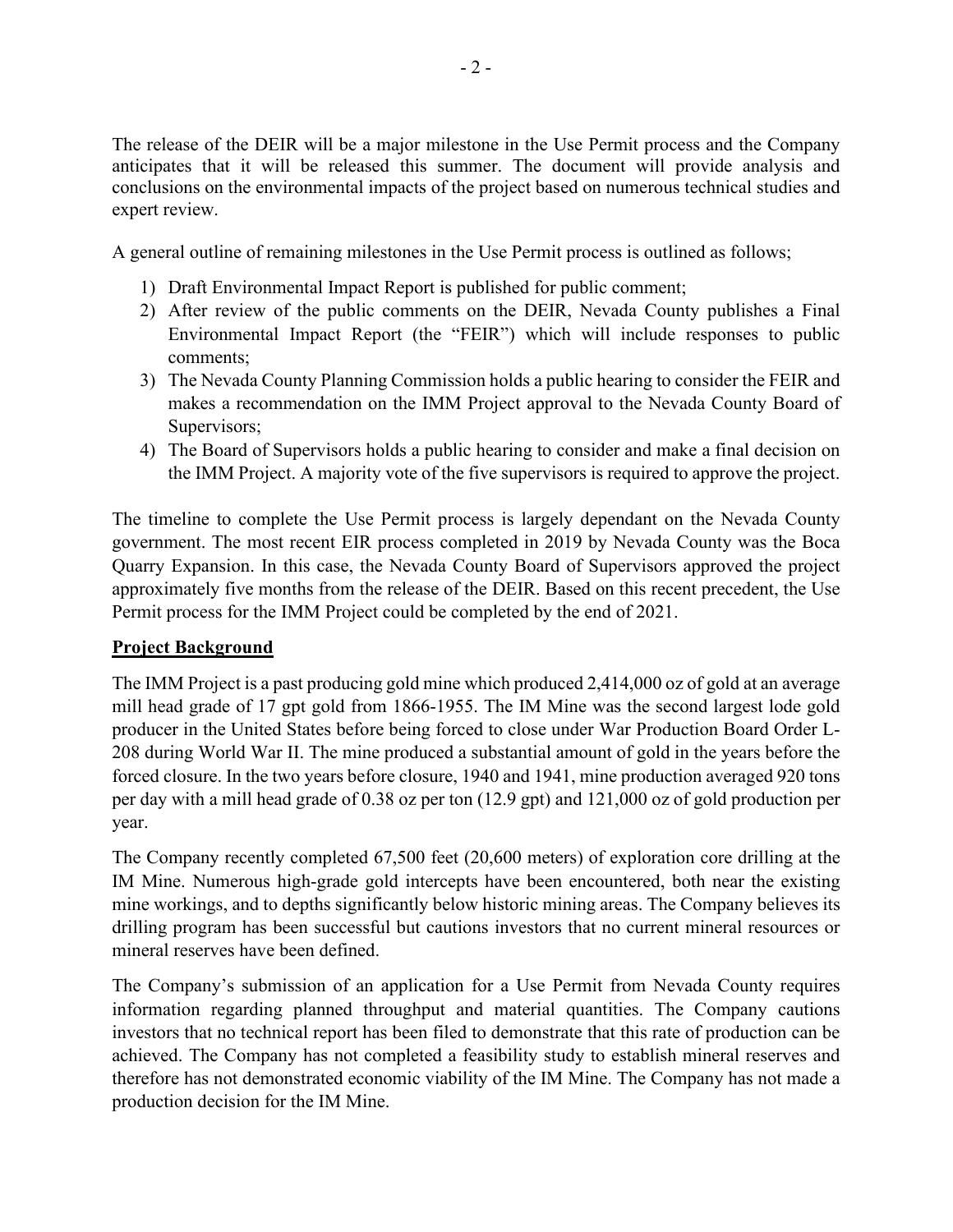#### **Project Design**

The Use Permit application proposes underground mining to recommence at an average throughput of 1,000 tons per day. The existing Brunswick Shaft, which extends to  $\sim$ 3400 feet depth below surface, would be used as the primary rock conveyance from the underground mine. A second service shaft would be constructed by raising from underground to provide for the conveyance of personnel, materials, and equipment. Gold processing would be done by gravity and flotation to produce gravity and flotation gold concentrates. The Company would produce barren rock from underground tunneling and sand tailings as part of the project which would be used for creation of approximately 58 acres of level and useable industrial zoned land for future economic development in Nevada County. A water treatment plant and pond, using conventional processes, would ensure that groundwater pumped from the mine is treated to regulatory standards before being discharged to the local waterways.

#### **About J. Wallin Research**

Justin Wallin is a recognized expert in accurately measuring public opinion and forecasting outcomes with nearly twenty years of experience helping to develop communications strategy through opinion research. Wallin delivers strategic direction to Fortune 500 firms, governments, political candidates and campaigns, non-profit organizations, the media and other entities. Wallin is a regular guest on CNN, Fox News and BBC, has lectured at the University of Southern California, Pepperdine University, Loyola Marymount University, California State Universities and Hillsdale College and has taught both graduate and undergraduate courses. He is a featured speaker throughout the nation on matters of strategy, marketing and messaging.

Wallin is a Fellow of the Jesse M. Unruh Institute of Politics at USC and received his MBA with an emphasis in marketing and strategy from the University of Southern California.

### **About Rise Gold Corp.**

The Corporation is an exploration-stage mining company incorporated in Nevada, USA. The Corporation's principal asset is the historic past-producing Idaho-Maryland Gold Mine located in Nevada County, California, USA. The Idaho-Maryland Gold Mine produced 2,414,000 oz of gold at an average mill head grade of 17 gpt gold from 1866-1955. Historic production at the Idaho-Maryland Mine is disclosed in the Technical Report on the Idaho-Maryland Project dated June 1st, 2017 and available on www.sedar.com.

On behalf of the Board of Directors:

Benjamin Mossman President, CEO and Director Rise Gold Corp.